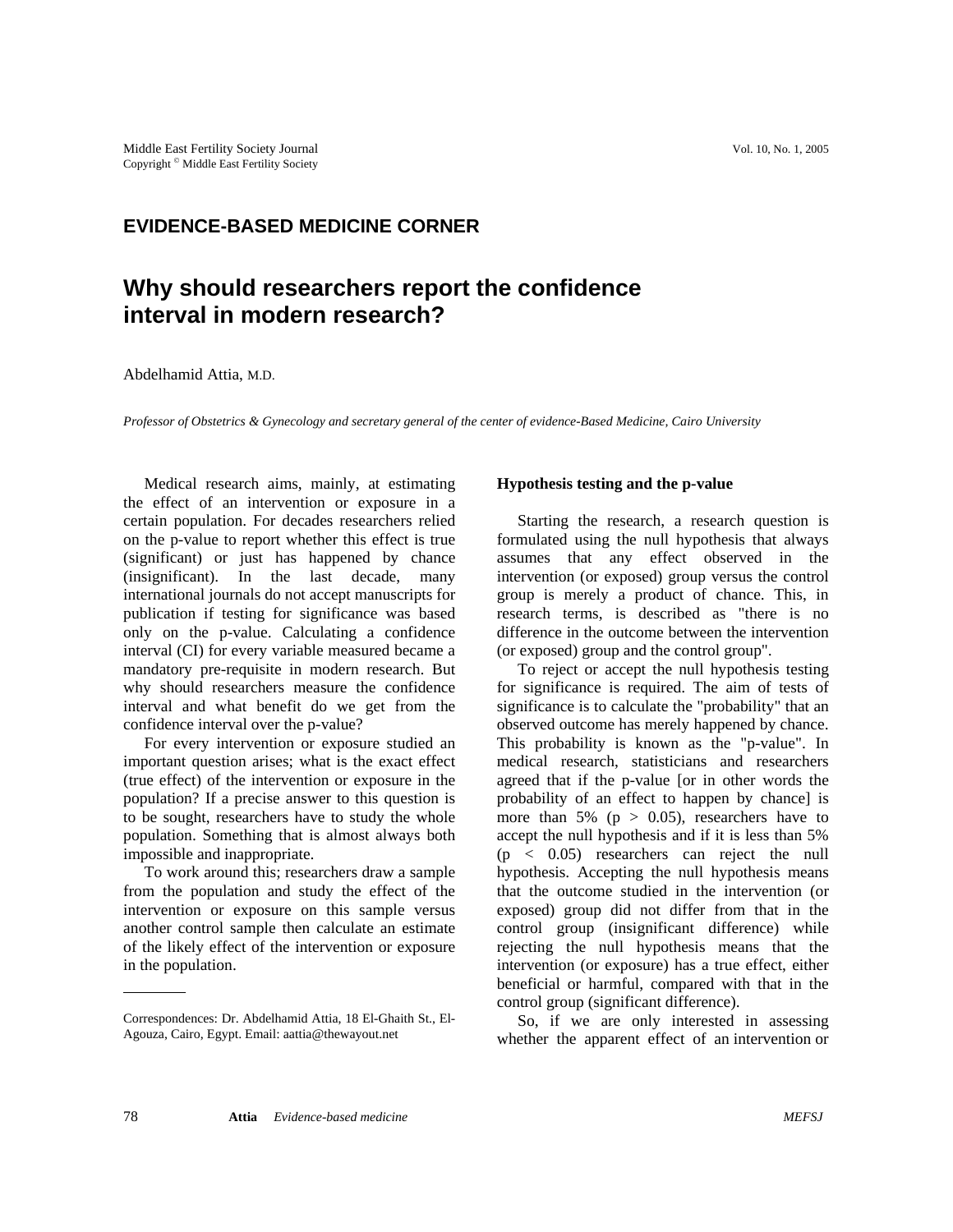

**Figure 1.** Significant and non-significant confidence intervals

exposure is likely to be real or could just be a chance finding; estimating the p-value is our target. But as much as the p-value helped in clinical practice for decades, we can not get much data out of it! Recently; a different and more useful approach for the assessment of the role of chance has become more popular in scientific research; the confidence interval (1).

#### **The 95% confidence interval**

A confidence interval, calculated from a given set of sample data, gives an estimated range of values which is likely to include an unknown population parameter. The CI is expressed as 2 numbers, known as the confidence limits with a range in between. This range, with a certain level of confidence, carries the true but unknown value of the measured variable in the population. In medical research the confidence level is usually set to 95%; hence then name "95% confidence interval". Thus, the 95% CI is defined as "a range of values for a variable of interest constructed so that this range has a 95% probability of including the true value of the variable (2). It can be also expressed as "you can be 95% certain that the truth is somewhere inside a 95% confidence interval" (3).

Example: Brinton and colleagues (2004) studied a group of infertile patients who underwent evaluation for infertility and reported a significantly higher rate of ovarian cancer among them than that in the general female population (standardized incidence ratio  $= 1.98$ ; 95% CI, 1.4-2.6) (4). This mean that, based on data obtained from the sample, infertile females have an ovarian cancer incidence that is 1.98 times higher than non-infertile females and that we are 95% confident that the true incidence ratio in all infertile female population lies somewhere between 1.4 and 2.6. Putting in mind that we are only 95% confident it is apparent that there is a 5% probability that we are wrong i.e. 5% probability that the true incidence ratio might lie either below or above the two confidence limits  $(1.4 \& 2.6)$ . Although having the same level of certainty in ruling out chance as the p-value (5%), the confidence limits here gave us extra information than the p-value. This information is the lowest and largest effects that are likely to occur for the studied variable.

#### **The confidence interval as a test for significance**

Another important feature of the confidence interval is that it can be used, as the hypothesis testing and the p-value, for the assessment of statistical significance of any estimate. If the range of the CI contains the "value of no effect" this mean that the observed effect is statistically not significant. If the range of the CI does not contain the "value of no effect" this mean that the observed effect is statistically significant (Figure 1). But what is the value of no effect?

First; absolute measures e.g. absolute risk, absolute risk reduction, and the number needed to treat. If a specific intervention leads to zero risk reduction (i.e. risk in control group minus risk in intervention group  $= 0$ ), this mean that it has no effect compared with the control. Thus in situations dealing with absolute measures the value of no effect is zero. So if the confidence interval measured for the absolute risk reduction of an exposure ranges between  $-2$  and  $+3$  (notice that zero is contained within the range  $-2$ ,  $-1$ ,  $0$ ,  $1$ ,  $2$ ,  $3$ ) this means that this risk reduction is not statistically significant.

Second; ratios e.g. relative risk and odds ratio. If the ratio  $= 1$  this means that the incidence of outcome in the intervention (or exposed) group is equal to that in the control group i.e. there is no difference in the outcome between the intervention (or exposed) group and the control group. In other words the intervention or exposure is neither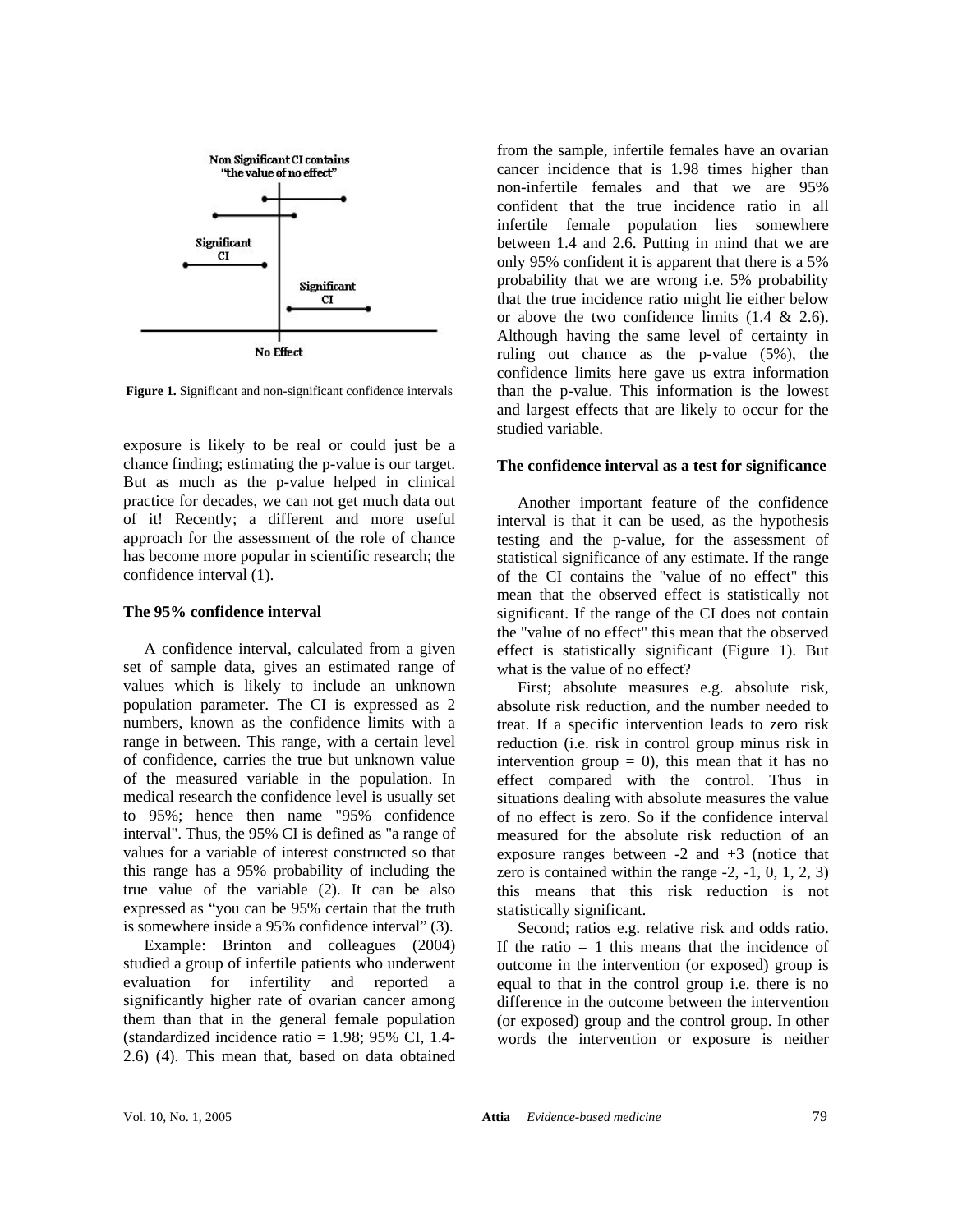beneficial nor harmful compared with the control. Thus in measures dealing with ratios, 1 is the value of no effect. So if we have a confidence interval for a relative risk that ranges between 0.7 and 1.1 (notice that 1 is contained within the range 0.7, 0.8, 0.9, 1, 1.1) this means that this relative risk is not statistically significantly.

Example: Osuna and colleagues (2004) conducted a systematic review of clinical trials to study the efficacy of performing two inseminations per cycle in IUI with husband's sperm compared with one insemination per cycle (5). They reported a somewhat higher pregnancy rate in the twoinseminations-per-cycle group (14.9% vs. 11.4%). The relative benefit of two inseminations compared with one per cycle was 1.34 (14.9 divided by 11.4). However, the 95% CI for the benefit was 0.90-1.99. Since 1 (the value of no effect for ratios) lies between the confidence limits (0.90 and 1.99) this mean that such benefit is not statistically significant.

#### **The width of the confidence interval**

If we are to work on a whole population, we would get a single number for any estimate we are to study. For example the mean age in a population, the risk of developing certain outcome, pregnancy rate in a population, etc. But since we only study a sample we get an approximate estimate to the variable studied and a range within which the true value in the population lies (CI). As a general rule the narrower is the CI the better it is.

Suppose that we want to study the average age of menopause in Egyptian females. If we studied the whole population, we are going to get the exact average age; let it be 50 years. Now 2 researchers conducted 2 studies on 2 different samples of the population. The first study reported the average age of menopause to be 49.5 (95% CI, 41-59) years while the second study reported the average age to be 50.5 (95% CI, 48-53) years. So based on the two studies we know that we are 95% confident that the true average age of menopause in Egyptian females lies somewhere between 41 and 59 years according to the first study or between 48 and 53 years according to the second study. Which study gave us a better estimate? It is obvious that the study with a narrow CI (second study in this example) reflects a better and a tighter possible range than the one with wide CI. This is also mathematically correct as to calculate the confidence interval we always "divide" by the square root of the sample size (n). Thus the higher the sample size is, the nearer it is to the original population, and the narrower is the CI. In other words, the study has more "power" to detect the intended variable.

Example: Hughes and colleagues (2004) compared IVF results to no treatment in women with patent fallopian tubes (6). After 3 months, the relative likelihood of delivery after allocation to IVF was 20.9-fold higher than after allocation to no treatment with a 95% CI 2.8-155. This confidence interval tells us that IVF is beneficial over no treatment and that the effect is significant. However, being a very wide interval (lower limit is 2.8 and upper limit is 155) it denotes small sample size that may not be well representative to the population. If another study was conducted with a larger sample size, it would yield a narrower hence better estimate to the true value in the population.

#### **Problems with the confidence interval**

Last but not the least; although the 95% CI gives us more information than the p-value, it has inherited two important pitfalls from the p-value. First, we are always having a 5% risk to assume a significant difference when actually no difference exists (Type I error). Second, as it measures the effect of chance; statistically significant does not mean clinically significant.

#### **REFERENCES**

- 1. Gardner MJ, Altman DG. Confidence intervals rather than p values: estimation rather than hypothesis testing. BMJ 1986; 292:746-750
- 2. Last JM. A dictionary of epidemiology; 2nd edition, Oxford Medical Publications, Oxford University Press 1988, New York.
- 3. Sackett DL, Haynes RB, Guyatt GH, Tugwell P. Clinical Epidemiology: a basic science for clinical medicine. 1991 Boston: Little, Brown.
- 4. Brinton LA, Lamb EJ, Moghissi KS, Scoccia B, Althuis MD, Mabie JE, Westhoff CL. Ovarian cancer risk associated with varying causes of infertility. Fertil Steril 2004; 82:405-14.